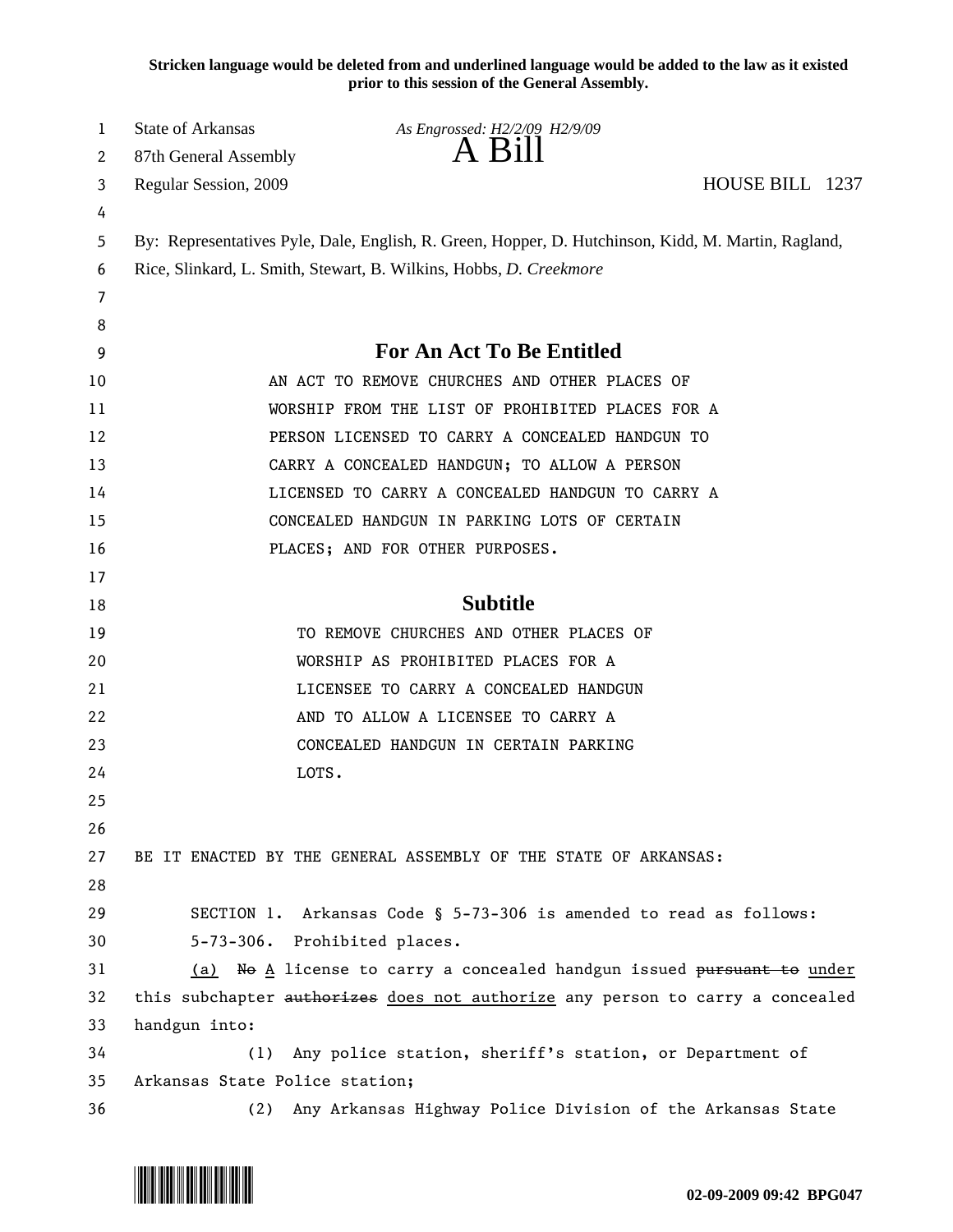1 Highway and Transportation Department facility; 2 (3)(A) Any building of the Arkansas State Highway and 3 Transportation Department or onto grounds adjacent to any building of the 4 Arkansas State Highway and Transportation Department. 5 (B) However, subdivision (3)(A) of this section does not 6 apply to a rest area or weigh station of the Arkansas State Highway and 7 Transportation Department; 8 (4) Any detention facility, prison, or jail; 9 (5) Any courthouse; 10 (6)(A) Any courtroom. 11 (B) However, nothing in this subchapter precludes a judge 12 from carrying a concealed weapon or determining who will carry a concealed 13 weapon into his or her courtroom; 14 (7) Any polling place; 15 (8) Any meeting place of the governing body of any governmental 16 entity; 17 (9) Any meeting of the General Assembly or a committee of the 18 General Assembly; 19 (10) Any state office; 20 (11) Any athletic event not related to firearms; 21 (12) Any portion of an establishment, except a restaurant as 22 defined in § 3-9-402, licensed to dispense alcoholic beverages for 23 consumption on the premises; 24 (13) Any portion of an establishment, except a restaurant as 25 defined in § 3-9-402, where beer or light wine is consumed on the premises; 26 (14) Any school, college, community college, or university 27 campus building or event, unless for the purpose of participating in an 28 authorized firearms-related activity; 29 (15) Inside the passenger terminal of any airport, except that 30 no person is prohibited from carrying any legal firearm into the passenger 31 terminal if the firearm is encased for shipment for purposes of checking the 32 firearm as baggage to be lawfully transported on any aircraft; 33 (16) Any church or other place of worship; 34 (17)(16) Any place where the carrying of a firearm is prohibited 35 by federal law; 36 (18)(17) Any place where a parade or demonstration requiring a

2 02-09-2009 09:42 BPG047